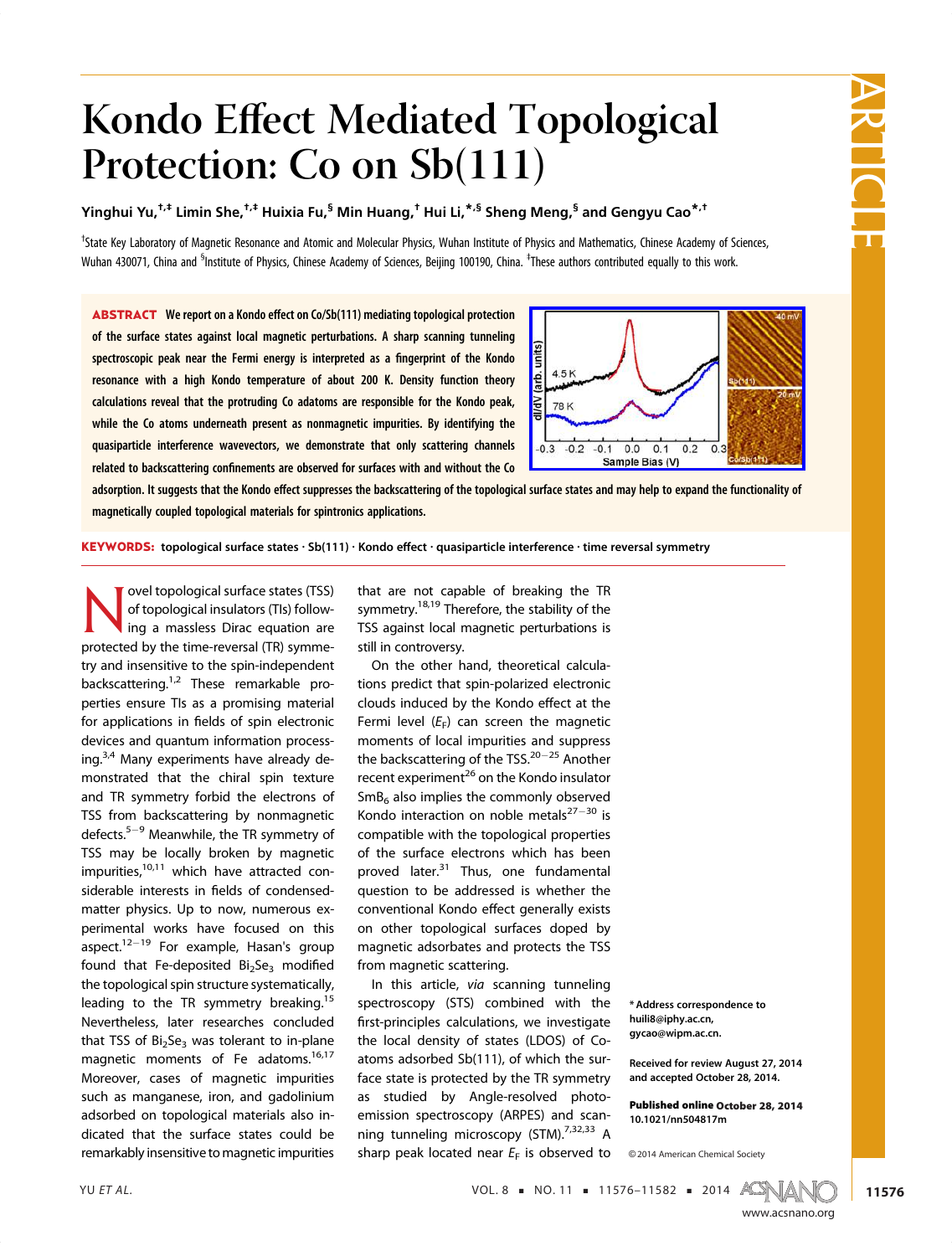arise from the Kondo resonance. Furthermore, by carefully identifying the quasiparticle interference (QPI) patterns, we clarify that the scattering channels correspond only to the forbidden backscattering for surfaces with and without the Co adatoms. These results suggest that the TR symmetry of the Dirac Fermions is protected from the magnetic scattering by the Kondo resonance, which may expand the applications of magnetically coupled topological materials in spintronics.

## RESULTS AND DISCUSSION

Figure 1a shows a typical STM topographic image recorded on clean Sb(111). The atomically resolved STM image (inset of Figure 1a) exhibits the hexagonal lattice structure where the lattice orientations are marked by arrows. Figure 1b shows a topographic image of Sb(111) with about 0.01 monolayer (ML) Co adsorption. The Co atoms form bright protrusions on the surface with typical lateral sizes ranging from 9 to 40 Å. Similar to the case of Co adsorption on the Pb films, $34$  these protrusions can be identified as a single adsorbed atom or cluster, since Co atom and clusters can be simultaneously generated from the e-beam evaporator and some of the deposited Co atoms can combine into clusters by the surface diffusion as well. Interestingly, some Co atoms diffuse downward into the subsurface and exhibit an extended feature with a weak brightness as observed in Figure 1b. Here, the smallest bright protrusions were identified to be single Co atoms and other protrusions with larger sizes correspond to small Co clusters. In Figure 1c, line profile



Figure 1. (a) A typical STM topography of Sb(111) (113 nm  $\times$  113 nm;  $U = 0.4$  V;  $I = 30$  pA). The inset shows an atomically resolved STM image where the lattice orientations are indicated by arrows. (b) A STM topography of Sb(111) with the 0.01-ML Co deposition (40 nm  $\times$  40 nm,  $U = 1.0 V$ ,  $I = 20 pA$ ). (c) Line profile taken along the line in the inset that is a zoomed-in STM image of the region indicated by a rectangle in (b). (d) dI/dV spectra recorded on Sb(111) with (blue) and without (black) the Co deposition. (set point:  $U = 0.4 V$ ,  $I = 100pA$ ).

of a typical protrusion marked by a square (Figure 1b) reveals that the single Co atom with a circular shape possesses a height of  $\sim$ 1.0 Å and a size (full width at half-maximum) of ∼9 Å, similar to the case of a single Co atom adsorbed on Cu(100) that shows a height of  $∼1.1$  Å and a size of  $∼8$  Å.<sup>28</sup>

To understand the LDOS evolution, STS measurements were performed on surfaces with and without the Co deposition (Figure 1d). The dI/dV curves exhibit very similar features of LDOS for both surfaces. There are three distinct peaks in the dI/dV spectra of clean Sb(111) located at the energies of  $-230$ ,  $-120$ , and 230 meV, respectively. As previously reported,<sup>32,33,35</sup> the surface state bands of Sb(111) can be viewed as a distorted Dirac cone. The energy of the Dirac point is about  $-230$  meV as revealed in Figure 1d. The peak features at about  $-120$  and 230 mV correspond to the bending positions of the hole bands along the  $\bar{\Gamma}-\bar{\rm K}$  and  $\bar{\Gamma}-\bar{\rm M}$  directions, respectively.<sup>33,35</sup> The blue curve in Figure 1d shows the LDOS on Sb(111) with an ∼0.01-ML Co coverage. Interestingly, we notice that the whole surface state of Sb(111) shifts ca. 25 meV toward the vacuum energy level after Co atoms are deposited. Similar band-shift characteristic has also been observed on other surfaces.<sup>14,15,17-19</sup> As larger electronegativity of antimony (Sb) is considered, it is naturally expected that a charge transfer from Sb to neighboring Co atoms would occur. Such charge redistribution should be responsible for a ∼25 meV blue energy shift.

To investigate the quantum interaction between TSS and magnetic impurities, the dI/dV spectra were recorded at about 4.5 K by placing the STM tip at the center of a protruding Co atom (Figure 2a). The spectrum presents a sharp peak near  $E_F$ . Since the width of



Figure 2. (a) dI/dV spectra recorded at the center of a protruding Co atom (set point:  $U = 0.4$  V,  $I = 10$  pA). The black and blue curves correspond to the measurement temperatures of about 4.5 and 78 K, respectively. The peaks are fitted by Fano function (red). (b) Geometric structure for Hollow-h configuration. Red and gray balls, respectively, denote Co and Sb atoms. (c) Simulated STM image for Hollow-h configuration. (d) Projected density of states (PDOS) on the Co atom for the Hollow-h configuration.

YU ET AL. VOL. 8 ' NO. 11 ' 11576–11582 ' 2014



www.accom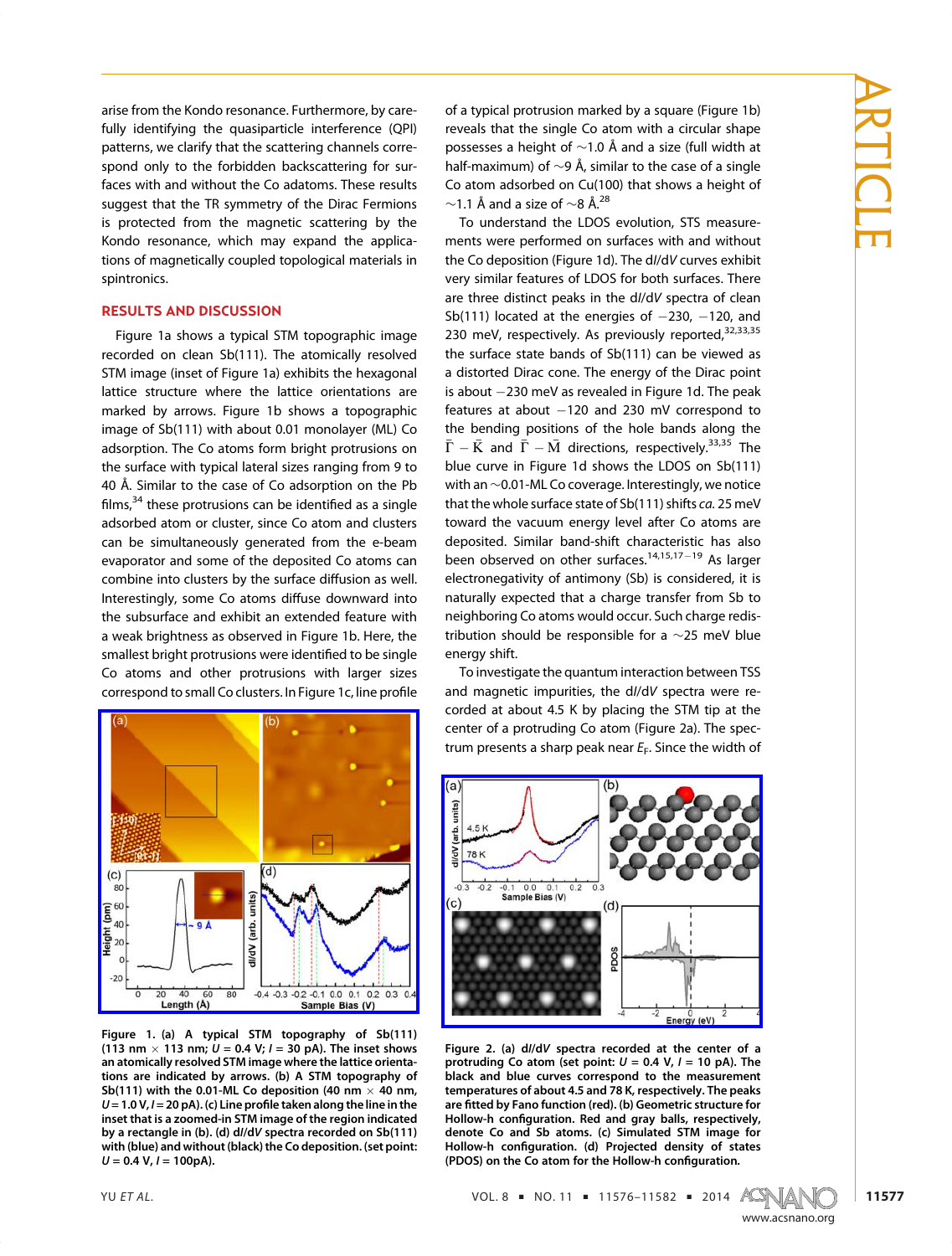bare  $d$  band resonances are universal on the energy order of 100 meV $36,37$  that is much larger than our observation and also the peak position are very close to  $E_F$ , the possibility of a d band resonance is excluded. This sharp peak feature is very similar to the previous observation of Co atom on noble metal surfaces, which is assigned as a fingerprint of Kondo resonance. $27-29$ To confirm it, we further performed STS measurements at the temperature of about 78 K. As shown in the blue curve of Figure 2a, the peak around  $E_F$  still exists, but is strongly broadened. The thermal broadening feature is in accord with the characteristic of Kondo resonance and is mainly caused by the electron-electron scattering.<sup>29</sup> Therefore, here we believe that the sharp peak near  $E_F$  should be attributed to the Kondo effect resulted from the full screening of local magnetic impurities by surrounding spin-polarized electron clouds. Moreover, we also recorded the dI/dV spectra by placing the tips on top of the dipped Co atoms (Supporting Information Figure S1). No clues of Kondo resonance were observed at the vicinity of  $E_F$ , implying the nonmagnetic properties of these Co atoms.

To further reveal the origin of Kondo peak, firstprinciples calculations in the frame of density function theory (DFT) were performed on Co/Sb(111). Three stable adsorption configurations of Co atoms were found on both hollow and top sites of Sb(111) surface. The heights of Co atom with respect to the substrate surface, the adsorption energies and the local magnetic moments of the adsorption structures are listed in Table 1. The adsorption energies indicate the deposited Co atoms tend to dip into the Sb surface and locate at the hollow site, forming the most stable adsorption configuration named as Hollow-l (Supporting Information Figure S2a). The penetrated Co atom can also be stable on the top site of lower Sb atoms in the surface Sb(111) bilayer, named as Top-l (Supporting Information Figure S2b). However, in agreement to the STM observation, calculations also reveal the adsorbed Co atom can alternatively adopt a metastable configuration, in which the Co atom is above the topmost layer of Sb atoms and locates at the hollow site, named as Hollow-h (Figure 2b). The calculated height of Hollow-h Co is about 1.22 Å, very close to the STM measured height of the protruding Co atom in Figure 1c (about 1.0 Å). On the other hand, the simulated image obtained from the charge density

| <b>TABLE 1. Parameters of Metastable Adsorption Structures</b> |
|----------------------------------------------------------------|
| for Single Co Atom Deposited on Sb(111) <sup>a</sup>           |

| str.     | $h_{\text{ca}}(\AA)$ | $F_a$ (eV) | $M(\mu_B)$ |
|----------|----------------------|------------|------------|
| Hollow-I | $-1.48$              | 4.28       | 0.00       |
| Hollow-h | 1.22                 | 2.58       | 1.00       |
| Top-I    | 0.14                 | 3.59       | 0.00       |
|          |                      |            |            |

<sup>a</sup> The  $h_{\text{Co}}$ ,  $E_{\text{a}}$ , and M, are the height relative to the surface Sb layer, adsorption energy, and local magnetic moment per Co atom, respectively. Negative value of  $h_{Co}$ denotes that the Co atom is beneath the Sb surface.

between  $-1.0$  eV and  $E_F$  (Figure 2c) is greatly consistent to the experimental images of above Co adatoms as shown in Figure 1b. These calculation results indicate that the Hollow-h configuration should correspond to the Co atoms above Sb surface. Meanwhile, the simulated STM images of Hollow-l (Supporting Information Figure S2c) and Top-l (Supporting Information Figure S2d) well correspond to the experimental STM image of underneath Co atoms in Figure 1b.

On the basis of the calculations, the magnetic moment of isolated Co atom is reserved in the Hollow-h structure, while both the Hollow-l and Top-l structures are nonmagnetic. The projected density of states (PDOS) on Co atom of Hollow-h (Figure 2d) display asymmetrical peaks locating near  $E_F$  which are related to the large local magnetic moment of 1.0  $\mu$ <sub>B</sub> (Bohr magneton) as revealed in Table 1. On the contrary, the PDOS plots for Hollow-l (Supporting Information Figure S2e) and Top-l (Supporting Information Figure S2f) structures show no net spin distributions near  $E_F$ , indicating the nonmagnetic feature. Therefore, the protruding Co adatoms, corresponding to the calculated Hollow-h configuraion, are responsible for the Kondo resonance observed in Figure 2a. The Kondo screening clouds and these Co adatoms combine into a many-body spin singlet state and serve as a nonmagnetic potential scatterer. Moreover, we also calculated the spin distribution for the Hollow-h Co adatom as revealed in Figures S2g,h of Supporting Information. It is found that its magnetic moment is highly localized around the Co position.

The observed line shape of Kondo resonance could be explained by the interaction between electrons and localized spins on the basis of the conventional Fano model, $38$  as those in reported examples of magnetic impurities adsorbed on noble metals and on the topological Kondo insulator SmB $_6$ . $^{26-30}$  The dI/dV spectra near  $E_F$  in Figure 2a can be fitted to a Fano function

$$
\frac{dl}{dV} = A + B \frac{(\varepsilon + q)^2}{1 + \varepsilon^2} \tag{1}
$$

where A is the background  $dl/dV$  signal, B is the amplitude coefficient,  $\varepsilon = (eV - \Delta E)/(\Gamma/2)$ , q is the Fano line-shape factor,  $\Delta E$  is the energy of the Kondo resonance, and  $\Gamma$  the full width of the resonance. The average fitting parameters ( $\Delta E = -7.3 \pm 2$  meV,  $q = -9.8 \pm 4.3$  meV, and  $\Gamma = 50 \pm 6$  meV for about 4.5 K) are obtained through the dI/dV spectra recorded with different tips. Furthermore, the Kondo temperature  $T_{k}$ , another important signature, can be derived from Γ and T (temperature of measurement) based on the Fermi liquid theory $^{29}$  as

$$
\Gamma = 2\sqrt{(\pi k_{\text{B}}T)^{2} + 2(k_{\text{B}}T_{\text{K}})^{2}}
$$
 (2)

where  $k_B$  is the Boltzmann constant. A high Kondo temperature,  $T_k = 205 \pm 25$  K is acquired. Meanwhile,



www.accom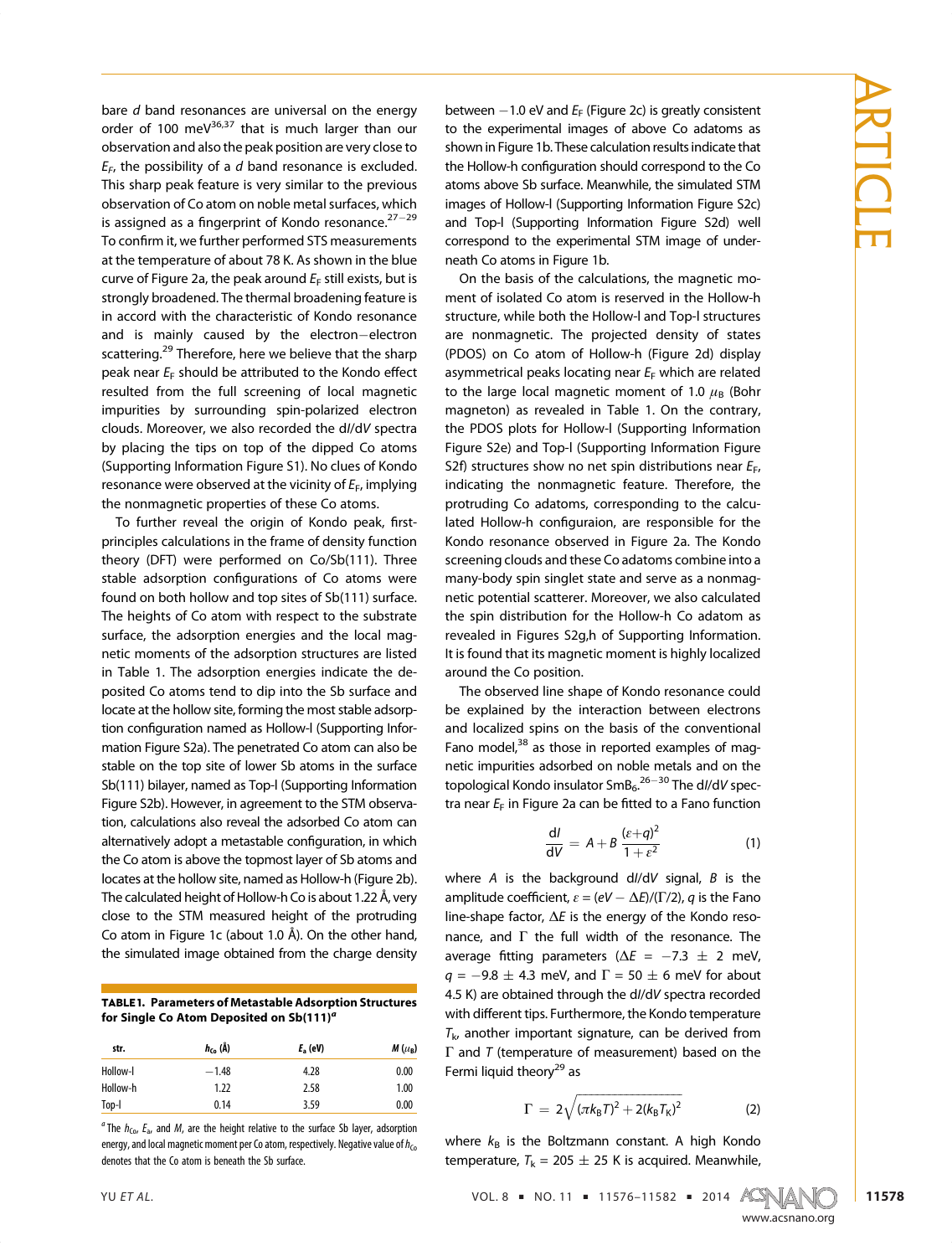

Figure 3. (a and b) Energy-resolved dI/dV maps of the region indicated by a rectangle in Figure 1a (51.5 nm  $\times$ 51.5 nm, set point:  $I = 80$  pA). (c and d) The corresponding FFT power spectra of (a and b). The reciprocal directions are marked by arrows.

we also fitted the dI/dV spectra recorded at about 78 K and the Kondo temperature is estimated to be 209  $\pm$  40 K ( $\Gamma$  = 66  $\pm$  8 meV), very close to the value obtained at ∼4.5 K. In other words, the local spin of Co adatoms is fully confined by the Kondo screening electron cloud below the critical temperature.

The quantum interference fingerprints of TSS around Co impurities can be used for reflecting whether the Kondo interaction suppresses the backscattering of the TSS. $20-25$  As shown in Figure 3a,b, energy-resolved  $d/dV$  mappings at  $-40$  and  $-160$  meV on the clean Sb(111) surface (highlighted by a rectangle in Figure 1a) demonstrate that the line-shaped patterns along the straight step edge are similar to those commonly observed on noble metal surfaces.<sup>39</sup> Such patterns are ascribed to QPI of the electronic standing waves with different momenta. Two types of alternating patterns with different oscillation wavelengths are observed at 40 meV, leading to two different quantized wavevectors,  $\mathbf{q}_1$  and  $\mathbf{q}_2$ , derived from fast Fourier transform (FFT) (see Figure 3c, in which the inner and outer spots correspond to  $\mathbf{q}_1$  and  $\mathbf{q}_2$ , respectively.). However, only one type of oscillation patterns is observed at  $-160$  meV, leading to one set of the wavevector displayed in the FFT image (Figure 3d). According to the previous study, $\frac{7}{7}$  two types of oscillation patterns are identified as originating from the scattering between the adjacent hole pockets  $(q_1)$  and from the interference between the centered electron and corner hole pockets with oppositely oriented momenta and parallel spins  $(q_2)$ . The observed wavevector in Figure 3d corresponds to  $q_2$ , since  $q_1$  is vanished due to the overlap of the hole pockets into a hexagonal shape<sup>34</sup> at the energy below  $-120$  meV. The Co



Figure 4. (a and b) Energy-resolved dI/dV maps recorded on ∼0.01-ML Co deposited Sb(111) (100 nm 100 nm, set point:  $I = 100$  pA). (c and d) The corresponding FFT power spectra of (a and b). The reciprocal directions are marked by arrows.

adsorbed surface shows much richer interference fingerprint aroused from the surface state scattering around the Co defects, as shown in Figure 4a,b. Oscillation patterns with anisotropic shapes emerge at the vicinity of those adsorbed Co atoms. Two sets of extended bright spots reside around  $\bar{\Gamma}$  as shown in Figure 4c. The regions with high intensities are all oriented along the  $\bar{\Gamma}-\bar{M}$  directions, while the intensity along the  $\bar{\Gamma}-\bar{\rm K}$  directions vanishes. This feature should be ascribed to the hole bands of Sb(111) decaying into the bulk valence band in the  $\bar{\Gamma}-\bar{\rm K}$  direction at the energy of about  $-120$  meV.<sup>7,33,35</sup> With the energy decreasing, the inner bright regions quickly shrink toward Γ, but the outer ones are still visible at the  $\bar{\Gamma}-\bar{\rm M}$  direction, as seen from Figure 4 and Figure S3 of Supporting Information. At the energy of  $-140$  meV (Figure 4d), the outer spots extend into a ring-like shape centering at  $\Gamma$ .

Such scattering processes can be further understood by analyzing the possible origin of QPI wavevectors  $\vec{\tilde{q}}$ in terms of the constant energy contour (CEC). In Figure 5a,b, we propose all possible scattering channels ( $\mathbf{q}_1 - \mathbf{q}_4$ ) relating to QPI patterns along the  $\bar{\Gamma} - \bar{M}$ direction. Since here all scattering processes occur at the  $\bar{\Gamma} - \bar{M}$  direction, the interference vectors along the  $\bar{\Gamma} - \bar{\rm K}$  direction are not shown. The vectors  ${\bf q}_1$  and  $q_2$  correspond to those on clean Sb(111) mentioned above, while the wavevector  $\mathbf{q}_3(\mathbf{q}_4)$  corresponds to the QPI between electron (hole) pockets with oppositely oriented momenta and spin. As the topological protection nature is considered,  $q_3$  and  $q_4$  are related to the backscattering of Dirac Fermions. By measuring the interference patterns at various energy levels, the energy dispersions of the QPI phenomena along the  $\bar{\Gamma} - \bar{M}$  direction were derived. To identify the

YU ET AL. VOL. 8 ' NO. 11 ' 11576–11582 ' 2014



www.accom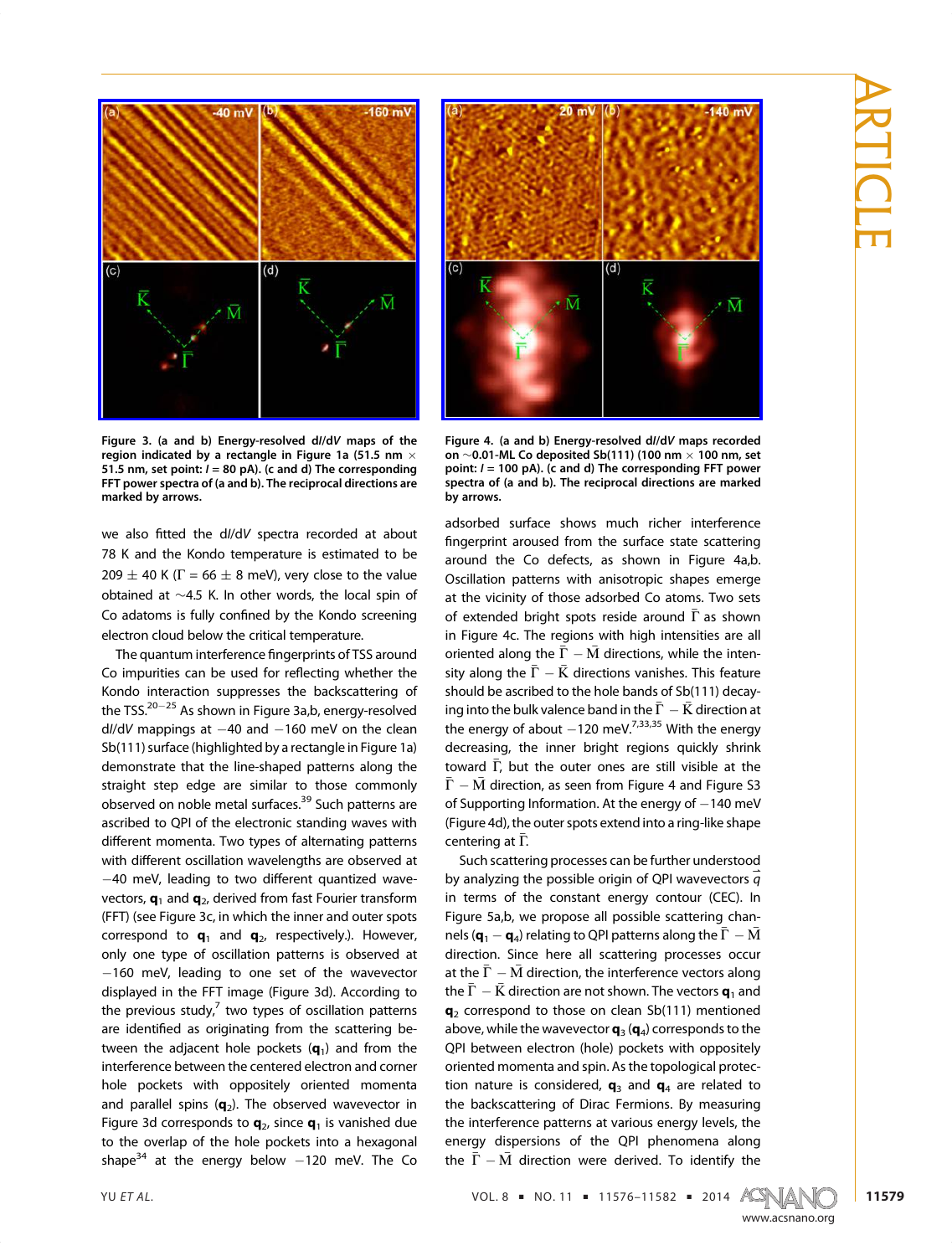

Figure 5. Schematic of CECs at the energies (a) above  $-120$  meV and (b) below  $-120$  meV. All of the possible interference wavevectors ( $q_1 \sim q_4$ ) are shown along the  $\Gamma-M$  directions. The arrows indicate the spin orientation of the Dirac Fermions. (c) Energy dispersions of the interference wavenumber. The triangular and rectangular points are obtained from the QPI patterns on the surfaces with and without Co adatoms, respectively. The solid curves correspond to the interference wavenumber  $(q_1 - q_4)$  calculated from previous STM and ARPES data. The dashed curves correspond to the shifted  $q_1$  and  $q_2$  with the energy shifting upward by 25 meV, respectively.

scattering channels, the previously published ARPES and STM data $^{7,32,33}$  are also used to calculate the interference vectors as a function of the quasiparticle energy. The dispersions of the four possible scattering processes are shown in Figure 5c as gray solid curves ( $\mathbf{q}_1$  is obtained from previous STM data and  $\mathbf{q}_2 \sim \mathbf{q}_4$  are calculated from ARPES data.). The triangular and rectangular points correspond to the QPI wavenumbers that are acquired from the Sb(111) surface with and without Co impurities, respectively. The positions of rectangular points greatly match the calculated  $q_1$  and  $q_2$  protected by the TR symmetry.<sup>7</sup> In addition, those values characterized by triangles wholly shift by ca. 25 meV toward the vacuum energy level in comparison with clean Sb(111). This dissimilarity is identical to the observation of dI/dV curves (Figure 1d), which is caused by the surface charge transfer. Considering the

#### METHODS

Experimental Details. Sb(111) substrate was cleaned in situ by repeated cycles of  $Ar^+$  sputtering and subsequently annealing to about 620 K. Co atoms were deposited from an e-beam evaporator equipped with a high purity Co rod (2.0 mm diameter, 99.995% purity). The deposition rate was calibrated by measuring Co islands grown on Cu(111).<sup>40</sup> All measurements were carried out with an ultrahigh vacuum low temperature STM (Unisoku, Japan) at a base pressure better than  $1 \times 10^{-8}$  Pa. For better topography and energy resolution, all STM and STS measurements were performed at liquid helium temperature (about 4.5 K) with Pt-Ir tips. To evaluate the Kondo temperature, energy shift, accordingly, only the scattering channels protected by the TR symmetry are observed on the surfaces either with or without Co adatoms. That is to say, the backscattering of the TSS is still forbidden, although the large magnetic moments of protruding Co adatoms are employed.

A following straightforward question is whether the conventional Kondo effect observed on Co-doped Sb(111) surface influences the QPI between Dirac Fermions and magnetic impurities. According to recent theoretical studies,<sup>22,24,25</sup> Kondo screening electronic cloud is formed around magnetic adsorbates, which are fully screened for temperatures much below  $T_k$ . Similarly,  $T_k$  is much higher than the experimental temperature (∼4.5 K), and the local magnetic moment of Co is also fully screened by the Kondo electron clouds, as revealed in the DFT calculations of spin distributions (Supporting Information Figures S2g,h). The Co adsorbates and the Kondo screening clouds combine into a many-body spin singlet state and serve as a nonmagnetic potential scatterer. Thus, the QPI fingerprints observed in Figure 4a,b originate from the TSS' electrons scattering from the nonmagnetic Kondo state. On the other hand, as mentioned above, those dipped Co atoms observed in Figure 1b show no apparent magnetic moment and appear as nonmagnetic impurities. Thus, the TR symmetry of the TSS sustains on Co deposited Sb(111) as revealed in Figure 5c. In other words, Kondo screening protects the TSS from magnetic scattering.

### CONCLUSIONS

In summary, a conventional Kondo effect with a high Kondo temperature is observed on protruding Co adatom by STS. Moreover, the QPI phenomena of the TSS around Co impurities are investigated by Fourier transform STM. No clues of broken TR symmetry are observed, although the surface state presents a blue energy shift of ∼25 meV due to the surface charge transfer. It suggests that the Kondo screening might protect the TSS from magnetic scattering. These results provide a pathway to further understanding the interaction between the topological nontrivial states and magnetic adsorbates and may also be used to build novel spintronic devices in future.

the STS measurements are also performed at the liquid nitrogen temperature (about 78 K). The dI/dV spectra were recorded by lock-in technique with a closed feedback loop. Sinusoidal modulation voltage with an amplitude of  $4-6$  mV at a frequency of about 1660 Hz was applied to the bias.

Computational Model. First-principles calculations in the frame of DFT were performed on Co/Sb(111) by using the Vienna Ab initio Simulation Package (VASP).<sup>41</sup> It is well-known that the dispersion interaction plays a significant role in both adsorption energy and geometry in such systems. Thus, the van der Waals density functional (vdw-DF), optB88-vdW,<sup>42</sup> was employed to better describe the interlayer interaction between Sb(111)

YU ET AL.  $\text{VOL. 8} = \text{NO. 11} = \text{11576}-\text{11582} = \text{2014} \quad \text{A} \quad \text{S}$ 

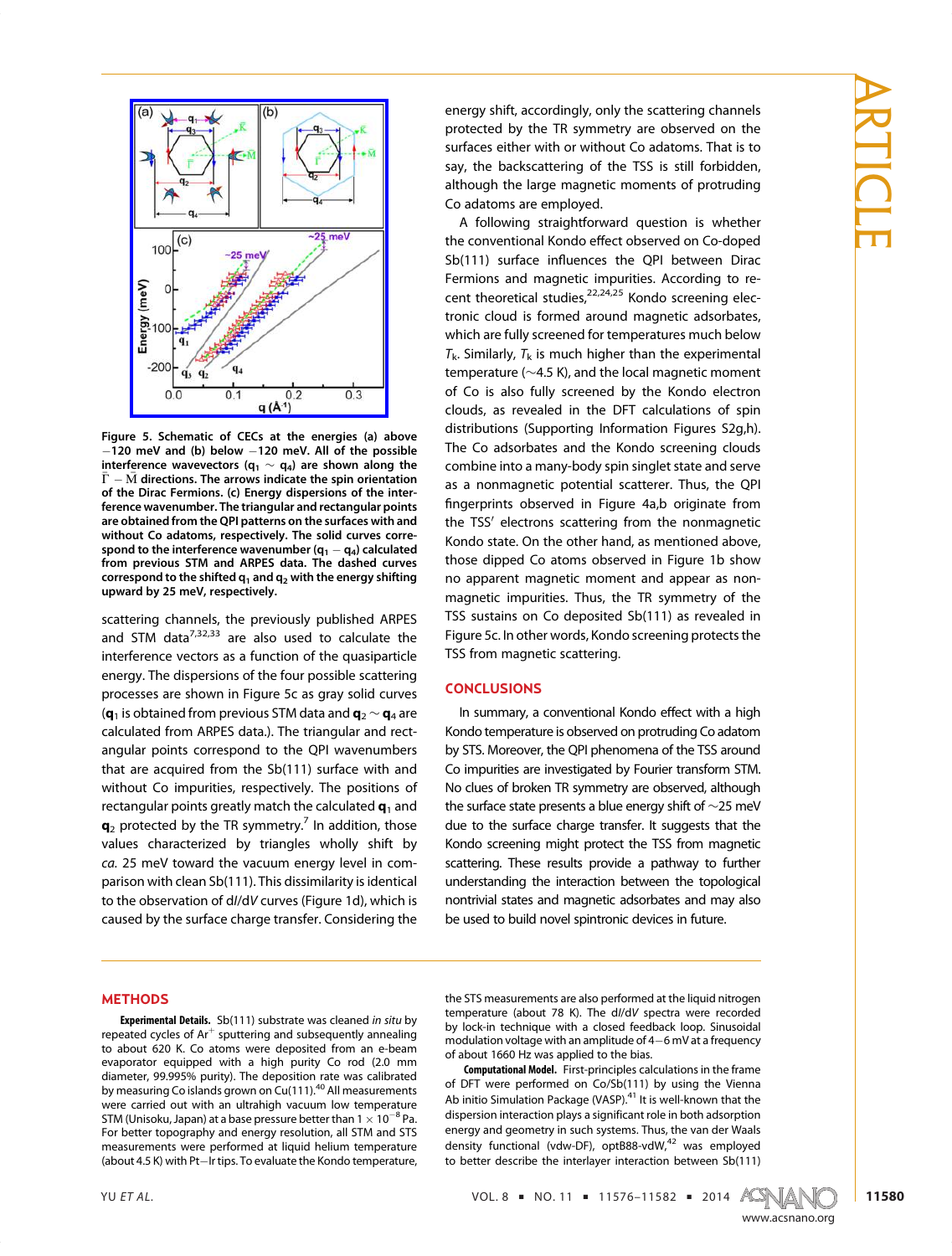bilayers, as well as the Co-Sb interaction. The projectoraugmented wave (PAW) pseudopotential was chosen to mimic the potentials of core electrons, combined with a plane wave basis set with the energy cutoff at 300 eV. The calculation model was constructed by three Sb(111) bilayers with a  $(4 \times 4)$ periodicity, as well as a single deposited Co atom on the surface, and the vacuum region lager than 15 Å was applied. The Brillouin zone was sampled in  $(5 \times 5 \times 1)$  and  $(11 \times 11 \times 1)$ k-point meshes in structure relaxations and DOS calculations, respectively. All the structures were optimized until the force on each atom was less than 0.01 eV/Å.

Conflict of Interest: The authors declare no competing financial interest.

Supporting Information Available: The dI/dV spectra on dipped Co atoms; DFT calculations for Hollow-l and Top-l structures as well as calculated spin distribution for Hollow-h structure; dI/dV mapping and corresponding FFT images with two different bias voltages. This material is available free of charge via the Internet at http://pubs.acs.org.

#### REFERENCES AND NOTES

- 1. Hasan, M. Z.; Kane, C. L. Colloquium: Topological Insulator. Rev. Mod. Phys. 2010, 82[, 3045.](http://pubs.acs.org/action/showLinks?crossref=10.1103%2FRevModPhys.82.3045&coi=1%3ACAS%3A528%3ADC%252BC3MXht1Kgsg%253D%253D)
- 2. [Qi, X. L.; Zhan](http://pubs.acs.org/action/showLinks?crossref=10.1103%2FRevModPhys.82.3045&coi=1%3ACAS%3A528%3ADC%252BC3MXht1Kgsg%253D%253D)g, S. C. Topological Insulators and Superconductor. Rev. Mod. Phys. 2011, 83, 1057-1110.
- 3. Burkov, A. [A.; Hawthorn, D](http://pubs.acs.org/action/showLinks?crossref=10.1103%2FRevModPhys.83.1057&coi=1%3ACAS%3A528%3ADC%252BC38Xjt1Squg%253D%253D). G. Spin and Charge Transport on the Surface of a Topological Insulator. [Phys. Rev. Lett](http://pubs.acs.org/action/showLinks?crossref=10.1103%2FPhysRevLett.105.066802&coi=1%3ACAS%3A528%3ADC%252BC3cXhtVyrsL7O). 2010, 105, 066802.
- 4. Leek, P. J.; Fink, J. M.; Blais, A.; Bianchetti, R.; Göppl, M.; Gambetta, J. M.; Schuster, D. I.; Frunzio, L.; Schoelkopf, R. J.; Wallraff, A. Observation of Berry's Phase in a Solid-State Qubit. Science 2007, 318, 1889-1892.
- 5. Hsieh, [D.; Qian](http://pubs.acs.org/action/showLinks?pmid=18033851&crossref=10.1126%2Fscience.1149858&coi=1%3ACAS%3A528%3ADC%252BD2sXhsVGjsLnO), D.; Wray, L.; Xia, Y.; Hor, Y. S.; Cava, R. J.; Hasan, M. Z. A Topological Dirac Insulator in a Quantum Spin Hall Phase. Nature 2008, 452, 970-975.
- 6. Roushan, P.; Seo[, J.; Park](http://pubs.acs.org/action/showLinks?pmid=18432240&crossref=10.1038%2Fnature06843&coi=1%3ACAS%3A528%3ADC%252BD1cXltVGrt7w%253D)er, C. V.; Hor, Y. S.; Hsieh, D.; Qian, D.; Richardella, A.; Hasan, M. Z.; Cava, R. J.; Yazdani, A. Topological Surface States Protected from Backscattering by Chiral Spin Texture. Nature 2009, 460, 1106-1110.
- 7. Seo, J.; Roushan, P.; Be[idenko](http://pubs.acs.org/action/showLinks?pmid=19668187&crossref=10.1038%2Fnature08308&coi=1%3ACAS%3A528%3ADC%252BD1MXps1ahtrc%253D)pf, H.; Hor, Y. S.; Cava, R. J.; Yazdani, A. Transmission of Topological Surface States through Surface Barriers. Nature 2010, 466, 343-346.
- 8. Zhang, T.; Cheng, P.; Ch[en, X.; J](http://pubs.acs.org/action/showLinks?pmid=20631794&crossref=10.1038%2Fnature09189&coi=1%3ACAS%3A528%3ADC%252BC3cXosl2kuro%253D)ia, J. F.; Ma, X. C.; He, K.; Wang, L. L.; Zhang, H. J.; Dai, X.; Fang, Z. Experimental Demonstration of Topological Surface States Protected by Time-Reversal Symmetry. [Phys.](http://pubs.acs.org/action/showLinks?pmid=20366330&crossref=10.1103%2FPhysRevLett.103.266803&coi=1%3ACAS%3A528%3ADC%252BC3cXhvFaqtw%253D%253D) [Rev.](http://pubs.acs.org/action/showLinks?pmid=20366330&crossref=10.1103%2FPhysRevLett.103.266803&coi=1%3ACAS%3A528%3ADC%252BC3cXhvFaqtw%253D%253D) [Lett](http://pubs.acs.org/action/showLinks?pmid=20366330&crossref=10.1103%2FPhysRevLett.103.266803&coi=1%3ACAS%3A528%3ADC%252BC3cXhvFaqtw%253D%253D). 2009, 103, 266803.
- 9. Alpichshev, Z.; Analytis, J. G.; Chu, J. H.; Fisher, I. R.; Chen, Y. L.; Shen, Z. X.; Fang, A.; Kapitulnik, A. STM Imaging of Electronic Waves on the Surface of  $Bi<sub>2</sub>Te<sub>3</sub>$ : Topologically Protected Surface States and Hexagonal Warping Effects. Phys. Rev. Lett. 2010, 104, 016401.
- 10. [Biswas, R. R.; Ba](http://pubs.acs.org/action/showLinks?crossref=10.1103%2FPhysRevLett.104.016401&coi=1%3ACAS%3A528%3ADC%252BC3cXhtlKgtr4%253D)latsky, A. V. Impurity-Induced States on the Surface of Three-Dimensional Topological Insulators. [Phys.](http://pubs.acs.org/action/showLinks?crossref=10.1103%2FPhysRevB.81.233405&coi=1%3ACAS%3A528%3ADC%252BC3cXosVymu7c%253D) Rev. B 2010, 81, 233405.
- 11. [Liu, Q](http://pubs.acs.org/action/showLinks?crossref=10.1103%2FPhysRevB.81.233405&coi=1%3ACAS%3A528%3ADC%252BC3cXosVymu7c%253D).; Liu, C. X.; Xu, C.; Qi, X. L.; Zhang, S. C. Magnetic Impurities on the Surface of a Topological Insulator. *Phys.* Rev. Lett. 2009, 102, 156603.
- 12. [Okada, Y](http://pubs.acs.org/action/showLinks?pmid=19518663&crossref=10.1103%2FPhysRevLett.102.156603&coi=1%3ACAS%3A528%3ADC%252BD1MXkslKntb0%253D).; Dhital, C.; Zhou, W.; Huemiller, E. D.; Lin, H.; Basak, S.; Bansil, A.; Huang, Y. B.; Ding, H.; Wang, Z. Direct Observation of Broken Time-Reversal Symmetry on the Surface of a Magnetically Doped Topological Insulator. Phys. Rev. Lett. 2011, 106, 206805.
- 13. [Kou, X. F.; Lang](http://pubs.acs.org/action/showLinks?pmid=21668255&crossref=10.1103%2FPhysRevLett.106.206805&coi=1%3ACAS%3A528%3ADC%252BC3MXns1Srurk%253D), M. R.; Fan, Y. B.; Jiang, Y.; Nie, T. X.; Zhang, J. M.; Jiang, W. J.; Wang, Y.; Yao, Y. G.; He, L.; et al. Interplay between Different Magnetisms in Cr-Doped Topological Insulators. ACS Nano 2013, 7, 9205-9212.
- 14. Chen, Y. L.[; Chu, J. H.](http://pubs.acs.org/action/showLinks?system=10.1021%2Fnn4038145&coi=1%3ACAS%3A528%3ADC%252BC3sXhsFWlu7jL); Analytis, J. G.; Liu, Z. K.; Igarashi, K.; Kuo, H. H.; Qi, X. L.; Mo, S. K.; Moore, R. G.; Lu, D. H.; et al. Massive Dirac Fermion on the Surface of a Magnetically Doped Topological Insulator. Science 2010, 329, 659–662.
- 15. Wray, L. A.; Xu, S. Y.; Xia, Y. Q.; [Hsieh, D](http://pubs.acs.org/action/showLinks?pmid=20689013&crossref=10.1126%2Fscience.1189924&coi=1%3ACAS%3A528%3ADC%252BC3cXps1ehtLo%253D).; Fedorov, A. V.; Hor, Y. S.; Cava, R. J.; Bansil, A.; Lin, H.; Hasan, M. Z. A Topological

Insulator Surface under Strong Coulomb, Magnetic and Disorder Perturbations. Nat. Phys. 2011, 7, 32-[37.](http://pubs.acs.org/action/showLinks?crossref=10.1038%2Fnphys1838&coi=1%3ACAS%3A528%3ADC%252BC3cXhsF2gs7zI)

- 16. [Honolka, J.; Khajetoorians, A. A.;](http://pubs.acs.org/action/showLinks?crossref=10.1038%2Fnphys1838&coi=1%3ACAS%3A528%3ADC%252BC3cXhsF2gs7zI) Sessi, V. T.; Wehling, O.; Stepanow, S.; Mi, J. L.; Iversen, B. B.; Schlenk, T.; Wiebe, J.; Brookes, N. B. In-Plane Magnetic Anisotropy of Fe Atoms on Bi<sub>2</sub>Se<sub>3</sub>(111). *Phys. Rev. Lett.* 2012, 108, 256811.
- 17. Scholz, M. R.; Sá[nchez-Barriga, J](http://pubs.acs.org/action/showLinks?pmid=23004640&crossref=10.1103%2FPhysRevLett.108.256811&coi=1%3ACAS%3A528%3ADC%252BC38XhtVCrtrzI).; Marchenko, D.; Varykhalov, A.; Volykhov, A.; Yashina, L. V.; Rader, O. Tolerance of Topological Surface States towards Magnetic Moments: Fe on Bi<sub>2</sub>Se<sub>3</sub>. *Phys. Rev. Lett.* **2012**, 108, 256810.
- 18. Noh, H. J.; Jeo[ng, J.; Cho, E. J.;](http://pubs.acs.org/action/showLinks?pmid=23004639&crossref=10.1103%2FPhysRevLett.108.256810&coi=1%3ACAS%3A528%3ADC%252BC38XhtVCrtrzO) Lee, H. K.; Kim, H. D. Persistence of Surface States despite Impurities in the Surface of Topological Insulators. *Europhys. Lett.* 2011, 96, 47002.
- 19. Valla, T.; Pan, Z. H.; Ga[rdner, D.; Lee,](http://pubs.acs.org/action/showLinks?crossref=10.1209%2F0295-5075%2F96%2F47002) Y. S.; Chu, S. Photoemission Spectroscopy of Magnetic and Nonmagnetic Impurities on the Surface of the Bi<sub>2</sub>Se<sub>3</sub> Topological Insulator. Phys. Rev. Lett. 2012, 108, 117601.
- 20. [Tanaka, Y.; Fu](http://pubs.acs.org/action/showLinks?pmid=22540510&crossref=10.1103%2FPhysRevLett.108.117601&coi=1%3ACAS%3A528%3ADC%252BC38XpvVyrurg%253D)rusaki, A.; Matveev, K. A. Conductance of a Helical Edge Liquid Coupled to a Magnetic Impurity. *Phys.* Rev. Lett. 2011, 106, 236402.
- 21. [Feng, X.](http://pubs.acs.org/action/showLinks?pmid=21770526&crossref=10.1103%2FPhysRevLett.106.236402&coi=1%3ACAS%3A528%3ADC%252BC3MXot1OltLs%253D) Y.; Chen, W. Q.; Gao, J. H.; Wang, Q. H.; Zhang, F. C. Anderson Impurity in a Helical Metal. [Phys.](http://pubs.acs.org/action/showLinks?crossref=10.1103%2FPhysRevB.81.235411&coi=1%3ACAS%3A528%3ADC%252BC3cXosVyms7s%253D) [Rev.](http://pubs.acs.org/action/showLinks?crossref=10.1103%2FPhysRevB.81.235411&coi=1%3ACAS%3A528%3ADC%252BC3cXosVyms7s%253D) [B](http://pubs.acs.org/action/showLinks?crossref=10.1103%2FPhysRevB.81.235411&coi=1%3ACAS%3A528%3ADC%252BC3cXosVyms7s%253D) 2010, 81, 235411.
- 22. Žitko, R. Quantum Impurity on the Surface of a Topological Insulator. *Phys. Rev. B* 2010, 81, 241414(R).
- 23. Tran, M. T[.; Kim, K. S. P](http://pubs.acs.org/action/showLinks?crossref=10.1103%2FPhysRevB.81.241414&coi=1%3ACAS%3A528%3ADC%252BC3cXosVyhsr4%253D)robing Surface States of Topological Insulators: Kondo Effect and Friedel Oscillations in a Magnetic Field. *Phys. Rev. B* 2010, 82, 155142.
- 24. Mitchell, A. K.; S[churicht, D.;](http://pubs.acs.org/action/showLinks?crossref=10.1103%2FPhysRevB.82.155142&coi=1%3ACAS%3A528%3ADC%252BC3cXhtlKlt7vN) Vojta, M.; Fritz, L. Kondo Effect on the Surface of Three-Dimensional Topological Insulators: Signatures in Scanning Tunneling Spectroscopy. [Phys.](http://pubs.acs.org/action/showLinks?crossref=10.1103%2FPhysRevB.87.075430&coi=1%3ACAS%3A528%3ADC%252BC3sXls1agurk%253D) [Rev.](http://pubs.acs.org/action/showLinks?crossref=10.1103%2FPhysRevB.87.075430&coi=1%3ACAS%3A528%3ADC%252BC3sXls1agurk%253D) [B](http://pubs.acs.org/action/showLinks?crossref=10.1103%2FPhysRevB.87.075430&coi=1%3ACAS%3A528%3ADC%252BC3sXls1agurk%253D) 2013, 87, 075430.
- 25. Orignac, E.; Burdin, S. Kondo Screening by the Surface Modes of a Strong Topological Insulator. *[Phys. Rev. B](http://pubs.acs.org/action/showLinks?crossref=10.1103%2FPhysRevB.88.035411&coi=1%3ACAS%3A528%3ADC%252BC3sXhtl2lsL%252FI)* 2013, 88, 035411.
- 26. Zhang, X. H.; Butch, N. P.; Syers, P.; Ziemak, S.; Greene, R. L.; Paglione, J. Hybridization, Inter-Ion Correlation, and Surface States in the Kondo Insulator SmB<sub>6</sub>. *[Phys.](http://pubs.acs.org/action/showLinks?coi=1%3ACAS%3A528%3ADC%252BC3sXivFGmur4%253D) [Rev.](http://pubs.acs.org/action/showLinks?coi=1%3ACAS%3A528%3ADC%252BC3sXivFGmur4%253D) [X](http://pubs.acs.org/action/showLinks?coi=1%3ACAS%3A528%3ADC%252BC3sXivFGmur4%253D)* 2013, 3, 011011.
- 27. Madhavan, V.; Chen, W.; Jamneala, T.; Crommie, M. F.; Wingreen, N. S. Tunneling into a Single Magnetic Atom: Spectroscopic Evidence of the Kondo Resonance. [Science](http://pubs.acs.org/action/showLinks?pmid=9554843&crossref=10.1126%2Fscience.280.5363.567&coi=1%3ACAS%3A528%3ADyaK1cXjtVWrtLo%253D) 1998, 280, 567–569.
- 28. Knorr, N.; Schneider, M. A.; Diekhöner, L.; Wahl, P.; Kern, K. Kondo Effect of Single Co Adatoms on Cu Surfaces. [Phys.](http://pubs.acs.org/action/showLinks?crossref=10.1103%2FPhysRevLett.88.096804&coi=1%3ACAS%3A528%3ADC%252BD38XhsVClsrs%253D) Rev. Lett. 2002, 88, 096804.
- 29. [Nagaoka](http://pubs.acs.org/action/showLinks?crossref=10.1103%2FPhysRevLett.88.096804&coi=1%3ACAS%3A528%3ADC%252BD38XhsVClsrs%253D), K.; Jamneala, T.; Grobis, M.; Crommie, M. F. Temperature Dependence of a Single Kondo Impurity. Phys. Rev. Lett. **2002**, 88, 077205.
- 30. [Kondo, J. Resis](http://pubs.acs.org/action/showLinks?crossref=10.1103%2FPhysRevLett.88.077205&coi=1%3ACAS%3A280%3ADC%252BD387ivFartA%253D%253D)tance Minimum in Dilute Magnetic Alloys. Prog. Theor. Phys. 1964, 32, 37-49.
- 31. [Kim, D. J.; Xia, J.;](http://pubs.acs.org/action/showLinks?crossref=10.1143%2FPTP.32.37&coi=1%3ACAS%3A528%3ADyaF2cXksFyntrg%253D) Fisk, Z. Topological Surface State in the Kondo Insulator Samarium Hexaboride. [Nat.](http://pubs.acs.org/action/showLinks?pmid=24658115&crossref=10.1038%2Fnmat3913&coi=1%3ACAS%3A528%3ADC%252BC2cXks1Kgt7k%253D) [Mater.](http://pubs.acs.org/action/showLinks?pmid=24658115&crossref=10.1038%2Fnmat3913&coi=1%3ACAS%3A528%3ADC%252BC2cXks1Kgt7k%253D) 2014, 13, 466–470.
- 32. Hsieh, D.; Xia, Y.; Wray, L.; Qian, D.; Pal, A.; Dil, J. H.; Osterwalder, J.; Meier, F.; Bihlmayer, G.; Kane, C. L.; et al. Observation of Unconventional Quantum Spin Textures in Topological Insulators. Science 2009, 323, 919-922.
- 33. Gomes, K. K.; Ko, W.; [Mar, W](http://pubs.acs.org/action/showLinks?pmid=19213915&crossref=10.1126%2Fscience.1167733&coi=1%3ACAS%3A528%3ADC%252BD1MXhslSgsLY%253D).; Chen, Y. L.; Shen, Z. X.; Manoharan, H. C. Quantum Imaging of Topologically Unpaired Spin-Polarized Dirac Fermions. 2009, arXiv:0909.0921v2. arXiv.org e-Print archive. http://arxiv. org/abs/0909.0921 (accessed Sep 4, 2009).
- 34. Zhang, X. Q.; Zhao, A. D.; Wang, K. D.; Xiao, X. D. Kondo Effect of Single Co Atoms Adsorbed on Pb/Si(111) Nanoislands. *Phys. Rev. B* 2008, 78, 035431.
- 35. Sugawa[ra, K.; Sato,](http://pubs.acs.org/action/showLinks?crossref=10.1103%2FPhysRevB.78.035431&coi=1%3ACAS%3A528%3ADC%252BD1cXptlOksrk%253D) T.; Souma, S.; Takahashi, T.; Arai, M.; Sasaki, T. Fermi Surface and Anisotropic Spin-Orbit Coupling of Sb(111) Studied by Angle-Resolved Photoemission Spectroscopy. *Phys. Rev. Lett.* 2006, 96, 046411.
- 36. Weissmann, M.; Saúl, A[.; Llois, A. M.;](http://pubs.acs.org/action/showLinks?crossref=10.1103%2FPhysRevLett.96.046411&coi=1%3ACAS%3A528%3ADC%252BD28XhtFCht7c%253D) Guevara, J. Cobalt Impurities on Noble-Metal Surfaces. [Phys. Rev. B](http://pubs.acs.org/action/showLinks?crossref=10.1103%2FPhysRevB.59.8405&coi=1%3ACAS%3A528%3ADyaK1MXitFOhtb8%253D) 1999, 59, 8405–8407.
- 37. Vitali, L.; Ohmann, R.; Stepanow, S.; Gambardella, P.; Tao, K.; Huang, R. Z.; Stepanyuk, V. S.; Bruno, P.; Kern, K. Kondo